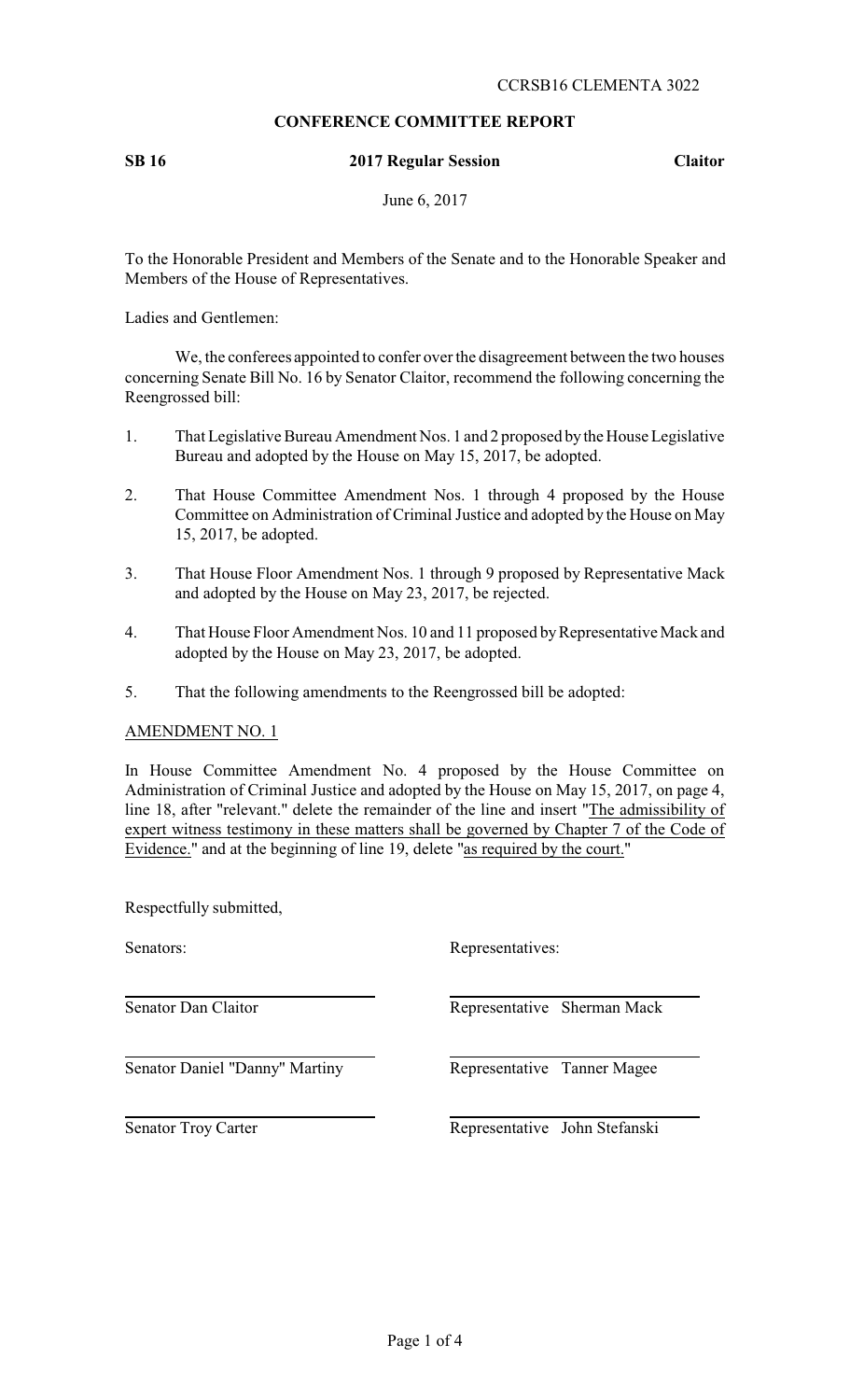The legislative instrument and the following digest, which constitutes no part of the legislative instrument, were prepared by Alden A. Clement, Jr..

#### **CONFERENCE COMMITTEE REPORT DIGEST**

#### **SB 16 2017 Regular Session Claitor**

## **Keyword and summary of the bill as proposed by the Conference Committee**

JUVENILE JUSTICE. Provides relative to certain juveniles sentenced to life without parole.  $(8/1/17)$ 

### **Report adopts House amendments to:**

- 1. Delete the repeal of the present law provision relative to the judicial determination of whether a juvenile offender's sentence for first or second degree murder is to be imposed with or without parole eligibility.
- 2. Delete the repeal of the present law provision relative to the parole eligibility of juvenile offenders sentenced to life imprisonment for first or second degree murder.
- 3. Delete the provision that proposed law is effective upon signature of the governor or lapse of time for gubernatorial action.
- 4. Add provisions relative to parole eligibility for juvenile offenders convicted of first degree murder whose indictment is on or after 8/1/17.
- 5. Add provisions relative to parole eligibility for juvenile offenders convicted of second degree murder whose indictment is on or after 8/1/17.
- 6. Add provisions relative to parole eligibility for juvenile offenders convicted of first or second degree murder whose indictment was prior to 8/1/17.
- 7. Provide relative to the procedure for the judicial determination of whether a juvenile offender's life sentence is to be imposed with or without parole eligibility.
- 8. Provide that for juvenile offenders convicted of second degree murder whose indictment is on or after 8/1/17 a judicial determination of the offender's parole eligibility is not required.
- 9. Provide that, with regard to the hearing for the judicial determination of the offender's parole eligibility, expert testimony is only necessary as determined by the court, and for the sole purpose of the hearing to determine whether the sentence is to be imposed with or without parole eligibility.
- 10. Provide that the court is required to state for the record the considerations taken into account and the factual basis for its determination.
- 11. Change notice of intent by district attorney to seek life without parole from mandatory to discretionary.

### **Report rejects House amendments which would have:**

1. Required offender to serve 30 years rather than 25 years before parole eligibility.

### **Report amends the bill to:**

1. Provide that, with regard to the hearing to judicially determine the juvenile offender's parole eligibility, the admissibility of expert witness testimony is to be governed by present law (Code of Evidence).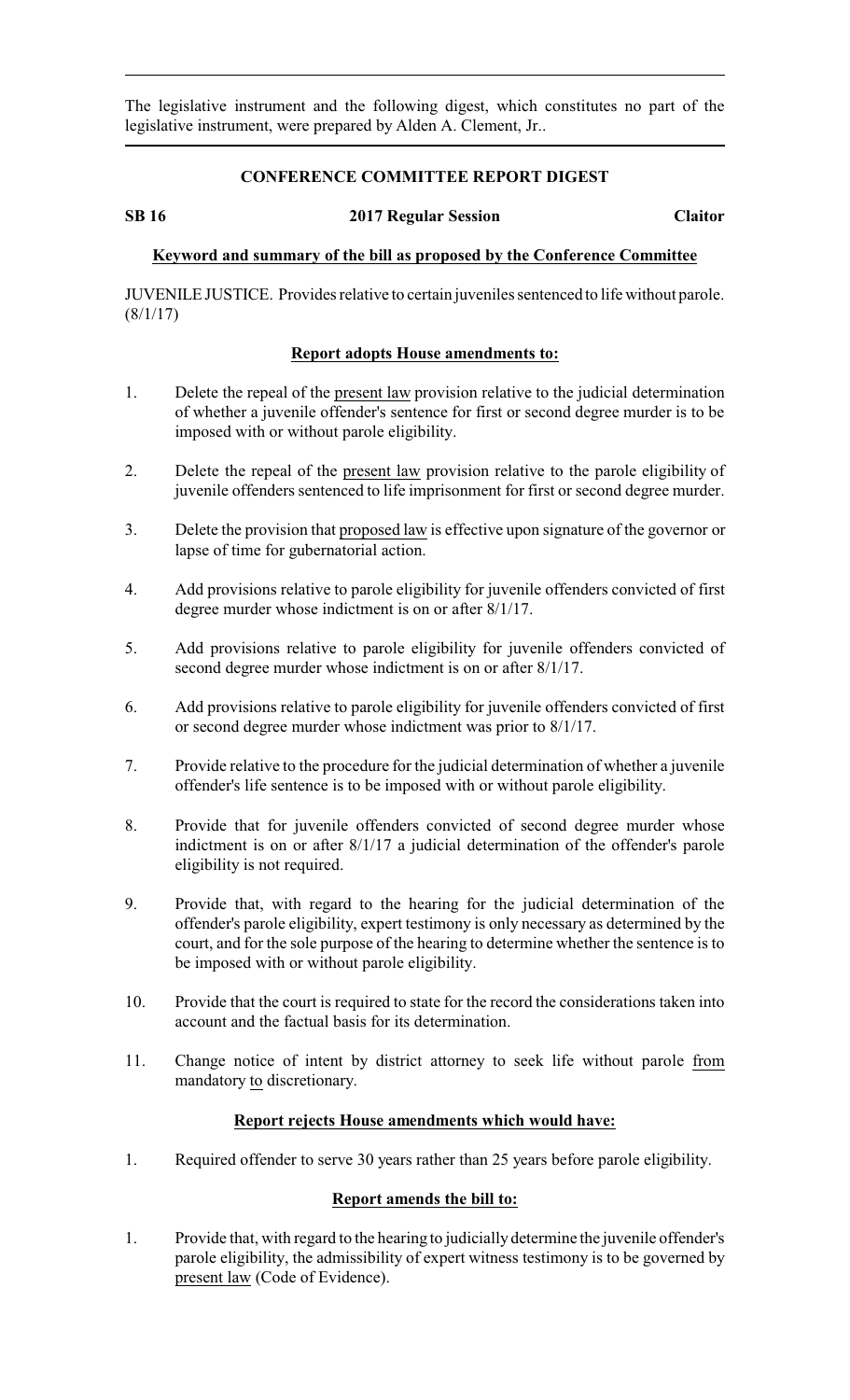# **Digest of the bill as proposed by the Conference Committee**

Present law crimes of first degree rape (formerlyaggravated rape) and aggravated kidnapping both carry a sentence of life imprisonment without benefit of parole.

In *Graham v. Florida*, 560 U.S. 48 (2010), the Supreme Court held that the 8th Amendment's prohibition on cruel and unusual punishment does not permit a juvenile offender to be sentenced to life in prison without a reasonable opportunity for parole for a non-homicide crime.

Present law provides parole eligibility for juvenile offenders serving a life sentence for aggravated rape or aggravated kidnapping when certain conditions are met, including the requirement that the person serve 30 years of the sentence imposed.

Proposed law decreases the amount of time the juvenile offender is required to serve prior to becoming parole eligible from 30 years of the sentence imposed to 25 years of the sentence imposed.

Proposed law otherwise retains present law.

Present law crimes of first degree murder and second degree murder carry a sentence of life imprisonment without benefit of parole.

In *Miller v. Alabama*, 567 U.S. \_\_\_ (2012), the Supreme Court held that mandatory life imprisonment without parole for any offender under the age of 18 violates the 8th Amendment's prohibition on cruel and unusual punishment.

Present law provides that a juvenile serving a sentence of life imprisonment for a conviction of first or second degreemurder is eligible for parole consideration if a judicial determination has been made that the person is entitled to parole eligibility pursuant to present law and certain conditions are met, including the requirement that the person serve 35 years of the sentence imposed. Present law further provides that in any case where an offender is to be sentenced to life imprisonment for a conviction of first or second degree murder and the offender was under the age of 18 years at the time of the commission of the offense, a hearing must be conducted prior to sentencing to determine whether the sentence is to be imposed with or without parole eligibility. These provisions of present law relative to juvenile sentences of life imprisonment for homicide offenses were applied only to persons whose conviction became final after the decision in *Miller*.

In *Montgomery v. Louisiana*, 577 U.S. \_\_\_\_ (2016), the Supreme Court held *Miller* applies retroactively to persons whose conviction became final prior to the *Miller* decision rendered on 6/25/12.

# Proposed law provides:

- (1) If an offender is indicted on or after Aug. 1, 2017, for the crime of first degree murder where the offender was under the age of 18 years at the time of the commission of the offense, then the district attorney may file a notice of intent to seek a sentence of life imprisonment without the possibility of parole within 180 days after the indictment. If the district attorney timely files the notice of intent, a hearing must be conducted to determine whether the sentence is to be imposed with or without parole eligibility. If the court determines that the sentence is to be imposed without parole eligibility, then the defendant is not eligible for parole. If the court determines that the offender is eligible for parole or if the district attorney fails to timely file the notice of intent, then the offender will be eligible for parole pursuant to proposed law, which requires certain conditions to be met, including the condition that the offender is required to serve 25 years of the sentence imposed.
- (2) If an offender is indicted on or after 8/1/17 for the crime of second degree murder where the offender was under the age of 18 years at the time of the commission of the offense, then the offender is eligible for parole pursuant to present law, which requires certain conditions to be met, including the condition that the offender be required to serve 25 years of the sentence imposed.